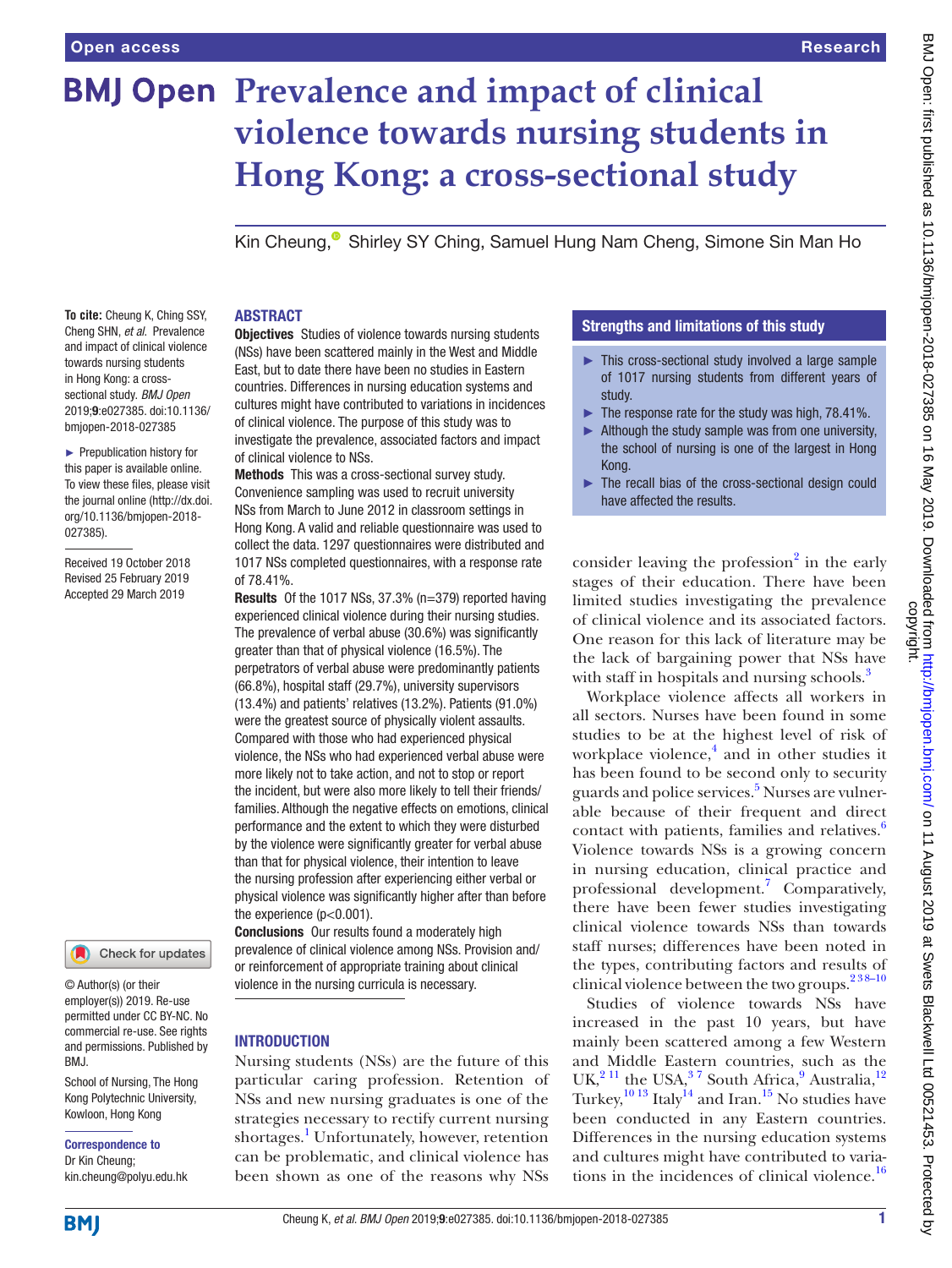While 3years is the most frequent duration of nursing education (ie, in UK and Australia), bachelor programmes of 4years' duration are prevalent in Europe (ie, Greece, Iceland, Ireland, Israel, Malta, The Netherlands, Portugal and Sweden), USA, Canada, South Africa<sup>17</sup> and Asian countries (ie, Japan, Korea, Macau and Thailand).<sup>18</sup> In Hong Kong (HK), programmes are for 4–5 years.<sup>[19](#page-9-15)</sup> The clinical hours required for registration also vary, from a minimum of  $800$  hours in Australia<sup>[20](#page-9-16)</sup> to 1400 hours in  $HK^{21}$  to 2300 hours in the UK.<sup>22</sup> In addition, NSs in Australia have been found, on average, to be older than those in HK and Japan. $^{23}$  In general, workplaces in the East are more hierarchical than that in the West and this implies existential inequality. $24$  The respect for authority in China may be connected deeply with rigid social strati-fication in Chinese feudal societies.<sup>[24](#page-9-20)</sup>

In existing studies in Western and Middle East countries, the focus has been on the prevalence and various types of workplace violence (ie, physical violence, bullying, sexual harassment, verbal abuse), the main perpetrators, contributing factors and outcomes. Comparisons of findings are difficult because various definitions and aspects of clinical violence have been used and studied. In one UK study, nearly half of the student participants (42.18%) indicated they had experienced bullying/harassment in the previous year while on clinical placement. One-third (30.4%) had witnessed bullying/ harassment of other students and 19.6% of incidents had involved qualified nurses as the bullies/harassers.<sup>2</sup> In South Africa, verbal violence (verbal abuse, threats, shouting and name-calling) was most commonly reported (65%), more than physical assault  $(6\%)$ . Perpetrators of non-physical violence were classmates and students from other years (horizontal violence), and nurse educators (vertical violence) in South Africa<sup>[9](#page-9-7)</sup> and clinical facilitators, preceptors and nurse managers in Australia.<sup>12</sup> A risk factor, that is, specific to NSs is the power hierarchy in the hospitals and schools. In the USA, Thomas and Burk<sup>3</sup> interviewed junior NSs to investigate their experiences of vertical violence during clinical rotations. They described the clinical violence towards NSs as 'nurses eating their young' and 'violence between individuals with unequal power'. Interestingly, no difference was found in prevalence of horizontal violence between bachelor and master students in the USA.<sup>7</sup> In Istanbul, Özcan and colleagues<sup>10</sup> found that student's gender and age was not related to violence during clinical practice. Yet, workplace violence can influence NSs' attitudes towards the nursing profession and their levels of satisfaction with their work. $^{2}$  $^{2}$  $^{2}$  Among staff nurses, younger staff experiencing workplace violence had greater intentions to leave than did the older ones.<sup>25</sup> Clinical violence was found to lead to uncertainty about their career choices<sup>26 27</sup>; and affected NSs would consider leaving nursing.<sup>2</sup> As a vicious cycle, those who perceive horizontal violence as a rite of passage may mimic and continue such behaviours later in their careers.<sup>7</sup>

Despite the fact that workplace violence is an increasingly significant problem worldwide, clinical violence towards NSs in Eastern countries has not been explored. Thus, the purpose of this study was to investigate the

prevalence, associated factors and impact of violence to NSs in clinical settings.

# **METHOD**

## Design and sampling

This was a cross-sectional survey study. Convenience sampling was employed to recruit university NSs studying in 3-year higher diploma and 4-year bachelor programmes, in classroom settings, from March to June 2012. The NSs were informed, verbally and through a written information sheet, about their voluntary participation; their consent was implied if they returned the completed questionnaire. In addition, they were assured that their decision to participate or not would not affect their academic results. No incentive was given for participation.

#### **Instrument**

A questionnaire named 'Clinical Violence towards NSs' was adapted based on the literature review.<sup>16 28 29</sup> Permission to use the questionnaire was obtained from the authors. Substantial modifications were made to meet the study objectives. The definition of clinical violence used by the International Labour Organization and coorganisations $^{16}$  was adopted and was stated at the beginning of the questionnaire.

The questionnaire had three sections. Section 1 consisted of 11 items to collect personal information (age, gender, programme and year of study), and respondents' perceptions about clinical violence. They were asked to rate their susceptibility to violence in their clinical placements, the extent of their concern about clinical violence, whether they perceived it to be a part of the nursing job and their satisfaction with the training provided by their study programmes. In addition, they were asked to identify the workplace factors contributing to clinical violence, such as patients or visitors under the influence of alcohol or drugs. Furthermore, they were asked to indicate if they had witnessed or experienced physical violence and/or verbal abuse.

Sections 2 and 3 of the questionnaire covered the experiences of physical violence and verbal abuse, respectively, in the clinical placement. The NSs were required to complete either or both sections if they had experienced physical violence and/or verbal abuse. Each section contained 32 items covering four areas: (1) information about the violence (either physical or verbal) experienced, including frequency during the study period and the prior 12 months, place of the occurrence of violence, shift involved and the perpetrators; (2) actions taken in responding to the violence; (3) reporting behaviours; and (4) impact of the violence on personal emotions, clinical performance, how much they were disturbed by the violence and their intention to leave the nursing profession. The impact on personal emotions was assessed by 10 items asking their feelings about the incident, such as frustration, anger, fear, irritability, sadness, headache, difficulty in sleeping, shame, depression or low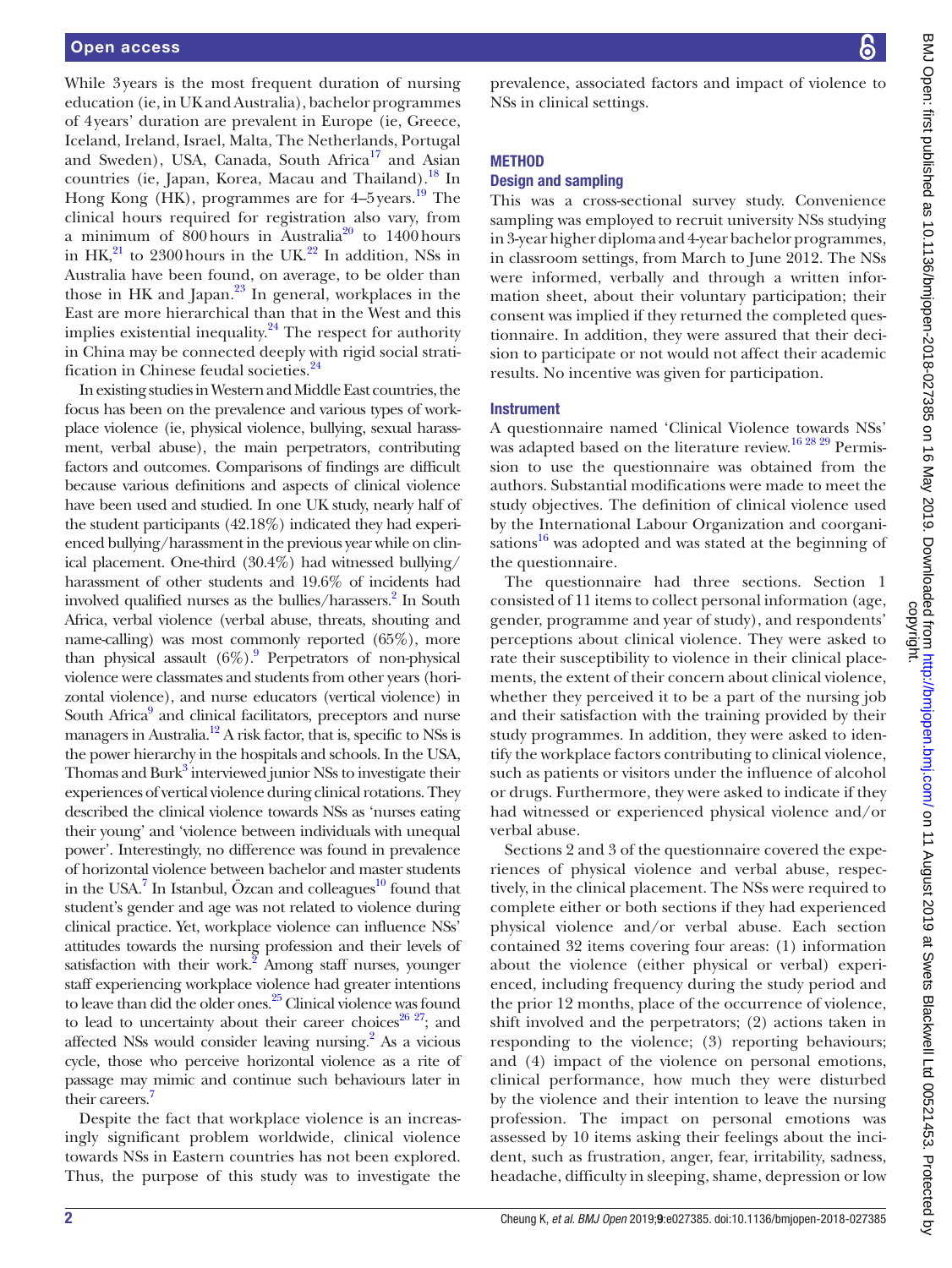self-esteem. The effect on clinical performance was evaluated by four items asking if they had lost confidence, had difficulty concentrating, provided poor nursing care to patients or experienced decreased grades for clinical placement. Furthermore, the participants were asked how disturbed they were by the violence, using four items; repeated, disturbing thoughts or images of the violence; avoiding thinking about the violence; being 'super-alert'; and feeling tired and needing to make an effort to do everything. These three subscale impact items were rated using 5-point Likert scales (ie, 1=not at all to 5=extremely). The average of each subscale was used for the data analyses. Higher scores indicated greater impact. Last, the participants were asked to evaluate their intentions to leave the nursing profession before and after the violence, using a 5-point Likert scale (ie, 1=never thought to 5=always thought).

The study questionnaire was validated by a panel of four local and overseas experts in the field of clinical violence and occupational health. The content validity index was 0.98, which was considered acceptable. $30$  Furthermore, the reliability of the questionnaire was tested using the 2-week test–retest method with 30 NSs. The reliability coefficient was 0.73, which was also considered acceptable.<sup>30</sup>

#### Data analysis

The data were analysed using IBM SPSS Statistics V.23. Descriptive statistics were used to present the frequencies, percentages, means and SD of the variables under study. Missing data were not replaced because the maximum percentage of missing data for the study variables was 0.07%.  $\chi^2$  and independent t-tests were used to examine the factors (personal and workplace), associated with physical violence and/or verbal abuse. For the participants who had experienced both physical violence and verbal abuse, dependent t-tests and Wilcoxon signedranks test were used to determine the differences in characteristics (such as responses to the incidents and reasons for not reporting them formally) between physical violence and verbal abuse, as well as changes in their intentions to leave before and after the experiences of clinical violence. A p value of <0.05 was considered statistically significant.

#### Patient and public involvement

Patients were not involved in this study.

# **RESULTS**

A total of 1297 questionnaires was distributed and 1017 completed questionnaires were returned, with a response rate of 78.41%.

#### Characteristics of the participants and associated factors of clinical violence

[Table](#page-3-0) 1 summarises the participants' characteristics. The gender ratio of 70.4% (female) to 29.6% (male) was consistent with the ratio of the overall numbers of students enrolled in the programmes (68% to 32%). The distribution of NSs across different years of study was an average of 25% per year. In general, about 50% of the NSs perceived low susceptibility to and low concerns about clinical violence. These perceptions might have been due to their thinking that clinical violence is not a part of the nursing job (73.3%, n=737). On the other hand, close to two-thirds of the NSs considered their training for coping with violence was not adequate. Patient-related factors and heavy workloads of nursing staff were frequently stated as the factors associated with clinical violence.

However, the participants' characteristics changed if they had experienced either physical violence, verbal abuse or both. For instance, their perceived susceptibility to clinical violence ( $p<0.001$ ;  $\chi^2$  60.59) and concerns about it (p=0.002;  $\chi^2$  20.44) increased incrementally; the lowest ratings were made by those who had not experienced any physical violence or verbal abuse, followed by those who had been exposed to physical violence only, those who had suffered verbal abuse only and then those having both experiences. The perceived associated factors of clinical violence also changed based on the NSs' experiences. Those experiencing both physical violence and verbal abuse were more likely to perceive confused patients as the associated factor. On the other hand, those experiencing only physical violence were more likely to consider high patient volume as the associated factor. In addition, the NSs receiving only verbal abuse were more likely to perceive staff shortages as the factor. Interestingly, those without any experience of either type of violence were more likely to identify alcohol, drug influence and uncaring nursing behaviours as the factors. Furthermore, as expected, year 4 NSs had experienced more clinical violence than those in other years ( $p<0.001$ ;  $\chi^2$  233.17). Tukey's post hoc tests further indicated that those without any clinical violence experience were younger than those with such experience  $(F_{3991} 31.78; p<0.001)$ .

# Prevalence and perpetrators of physical violence and verbal abuse

[Table](#page-5-0) 2 shows the comparisons of the prevalence and the perpetrators of clinical violence. Of the 1017 NSs, 168 (16.5%) and 311 (30.6%) had personally experienced physical violence and verbal abuse, respectively, in their clinical placements. Of these, 100 (9.8%) had experienced both physical violence and verbal abuse. Thus, a total of 379 participants (37.3%) had experienced clinical violence during their nursing studies. However, the NSs had witnessed more physical violence (25.5%, n=259), verbal abuse (43.9%, n=446) or both (17.6%, n=179) than they had actually experienced personally. Furthermore, it was alarming to observe that  $4.0\%$  (n=15) of the participants had experienced verbal abuse all the time (ie, almost every day during clinical placement). Six (1.6%) had experienced physical violence with physical injuries requiring formal treatment.

For the 100 participants who had experienced both physical violence and verbal abuse, the frequency of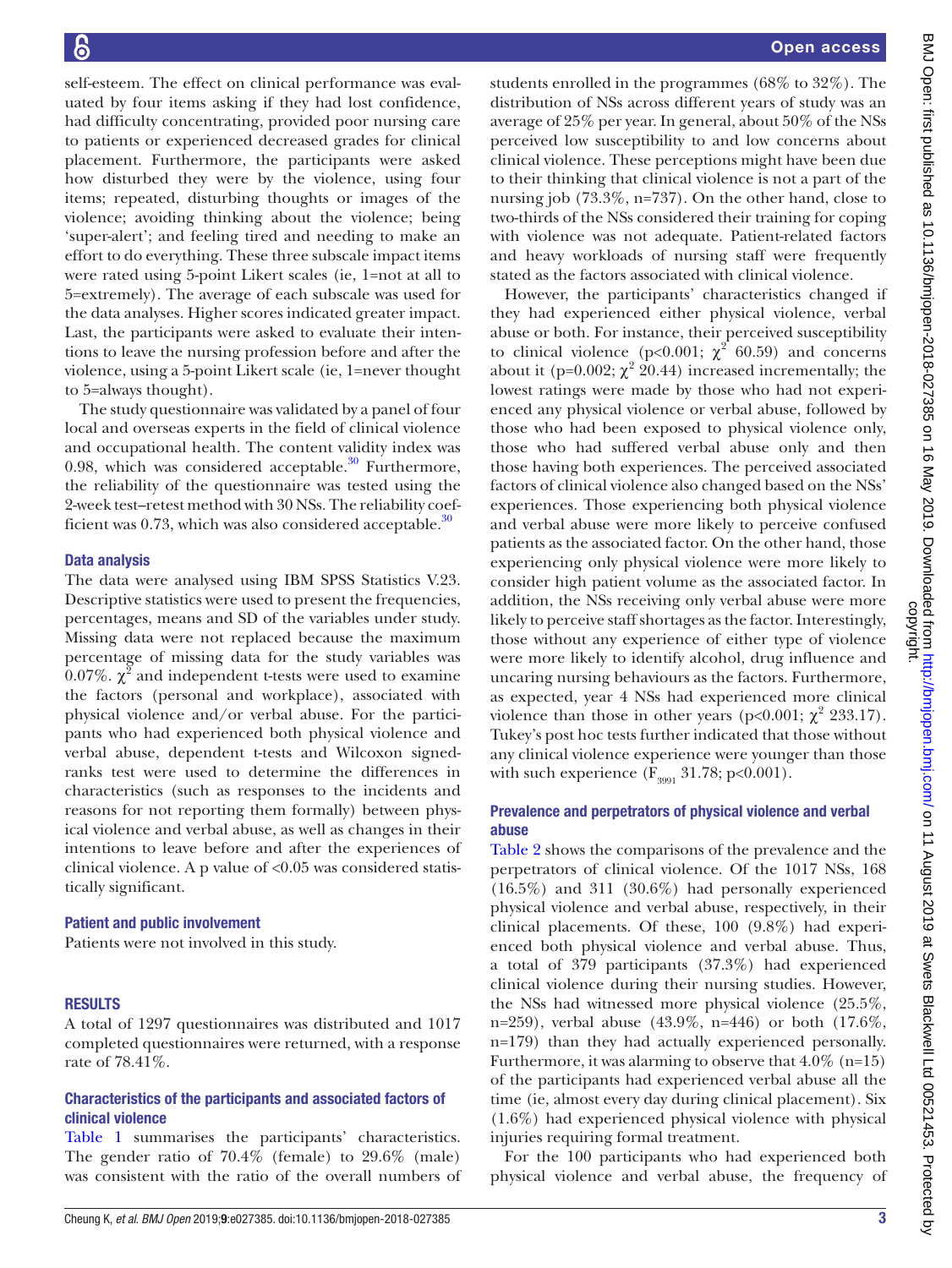<span id="page-3-0"></span>

| Characteristics<br>Female<br>Male<br>Gender | $(M=1017)$           | No experience<br>(N=638) | Physical violence only<br>(N=68) | Verbal abuse only<br>$(N=211)$ | Both physical and verbal<br>(N=100) |                             |
|---------------------------------------------|----------------------|--------------------------|----------------------------------|--------------------------------|-------------------------------------|-----------------------------|
|                                             | n (%)                | n (%)                    | n (%)                            | n (%)                          | n (%)                               | P value (x2; df; Phi)       |
|                                             | $N=1008$             | $N = 634$                | $N = 68$                         | $N=206$                        | $N=100$                             |                             |
|                                             | 298 (29.6)           | (30.1)<br>191            | 16(23.5)                         | 63 (30.6)                      | 28 (28.0)                           | 0.68(1.51; 3; 0.04)         |
|                                             | 710 (70.4)           | (69.9)<br>443            | 52 (76.5)                        | 143 (69.4)                     | 72 (72.0)                           |                             |
| Programme of study                          | $N = 1017$           | $N = 638$                | $N = 68$                         | $N = 211$                      | $N=100$                             |                             |
| Higher diploma                              | 420 (41.3)           | (42.8)<br>273            | 27(39.7)                         | 79 (37.4)                      | 41 (41.0)                           | 0.59(1.96; 3; 0.04)         |
| Bachelor                                    | 597 (58.72)          | (57.2)<br>365            | 41 (60.3)                        | 132 (62.6)                     | (59.0)<br>59                        |                             |
| Year of study                               | $N = 1017$           | $N=638$                  | $N = 68$                         | $N = 211$                      | $N=100$                             |                             |
| Year <sub>1</sub>                           | 226 (22.2)           | (31.5)<br>201            | 4(5.9)                           | 17(8.1)                        | 4 (4.0)                             | $<$ 0.001 (231.31; 9; 0.48) |
| Year 2                                      | 236 (23.2)           | (27.0)<br>172            | 11(16.2)                         | 47 (22.3)                      | 6(6.0)                              |                             |
| Year <sub>3</sub>                           | 229 (22.5)           | (23.8)<br>152            | 8(11.8)                          | 56 (26.5)                      | 13(13.0)                            |                             |
| Year <sub>4</sub>                           | 326 (32.1)           | (17.7)<br>113            | 45 (66.2)                        | 91 (43.1)                      | 77 (77.0)                           |                             |
| Perceived susceptibility to violence        | $N = 1009$           | $N = 631$                | $N = 68$                         | $N = 210$                      | $N = 100$                           |                             |
| Not at all/a little bit                     | 564 (55.9)           | (64.0)<br>404            | 34 (50.0)                        | 93 (44.3)                      | 33(33.0)                            | $<$ 0.001 (60.59; 6; 0.25)  |
| Moderately                                  | 253 (25.1)           | (22.5)<br>142            | 21 (30.9)                        | 59 (28.1)                      | 31(31.0)                            |                             |
| Quite a bit/extremely                       | 192 (19.0)           | 85 (13.5)                | 13(19.1)                         | 58 (27.6)                      | 36 (36.0)                           |                             |
| Concern about violence                      | $N=1015$             | $N = 637$                | $N = 68$                         | $N = 210$                      | $N = 100$                           |                             |
| Not at all/a little bit                     | 461 (45.4)           | (49.8)<br>317            | 28 (41.2)                        | 82 (39.0)                      | 34 (34.0)                           | $<0.002$ (20.44; 6; 0.14)   |
| Moderately                                  | 311 (30.6)           | (29.7)<br>189            | 26 (38.2)                        | 63 (30.0)                      | 33 (33.0)                           |                             |
| Quite a bit/extremely                       | 243 (23.9)           | (20.6)<br>131            | 14 (20.6)                        | 65 (31.0)                      | 33(33.0)                            |                             |
| Clinical violence as a part of nursing job  | N=1006               | $N = 631$                | $N = 165$                        | $N = 209$                      | $N = 100$                           |                             |
| Yes                                         | 269 (26.7)           | (23.9)<br>151            | 20(30.3)                         | 63 (30.1)                      | 35 (35.0)                           | 0.05(7.70; 3; 0.09)         |
| $\frac{\circ}{\sim}$                        | 737 (73.3)           | (76.1)<br>480            | 46 (69.7)                        | 146 (69.9)                     | 65 (65.0)                           |                             |
| Appropriate coping training on violence     | $N = 1014$           | $N = 637$                | $N = 68$                         | $N = 209$                      | $N=100$                             |                             |
| Not at all/not very well                    | 756 (74.6)           | (76.3)<br>486            | 47 (69.1)                        | 149 (71.3)                     | 74 (74.0)                           | 6; 0.09)<br>0.29 (7.28;     |
| Satisfactorily                              | <u>.</u><br>226 (22) | (21.4)<br>136            | 16(23.5)                         | 52 (24.9)                      | (21.0)<br>22                        |                             |
| Well/verywell                               | 32(3.2)              | 15(2.4)                  | 5 (7.4)                          | 8(3.8)                         | 4 (4.0)                             |                             |
| Contributing factors                        | $N = 1012$           | $N = 633$                | $N = 68$                         | $N=211$                        | $N=100$                             |                             |
| Confused patients                           | 852 (84.2)           | (82.3)<br>521            | 58 (85.3)                        | 176 (83.4)                     | 97 (97.0)                           | 0.003(14.17; 3; 0.12)       |
| Patients/visitors with alcohol influence    | 476 (47.0)           | (51.5)<br>326            | 29 (42.6)                        | 84 (39.8)                      | 37 (37.0)                           | 0.003 (14.06; 3; 0.12)      |
| Patients/visitors with drug influence       | 475 (46.9)           | (52.0)<br>329            | 28 (41.2)                        | 78 (37.0)                      | 40 (40.0)                           | 0.001(17.71; 3; 0.13)       |
| Shortage of staff                           | 464 (45.8)           | (43.3)<br>274            | 26 (38.2)                        | 112 (53.1                      | 52 (52.0)                           | $0.03$ $(9.23; 3; 0.10)$    |
| High patient volume                         | 329 (32.5)           | (28.3)<br>179            | 28 (41.2)                        | 82 (38.9)                      | 40 (40.0)                           | 0.003(13.81; 3; 0.12)       |
| NSs are uncaring                            | 270 (26.7)           | (29.1)<br>184            | 9(13.2)                          | 58 (27.5)<br>32 (15.2)         | 19(19.0)                            | (11.21; 3; 0.11)<br>0.01    |
| Ward design                                 | 130 (12.8)           | 72 (11.4)                | 9(13.2)                          |                                | 17(17.0)                            | 3; 0.06)<br>(3.79;<br>0.29  |

 $\overline{6}$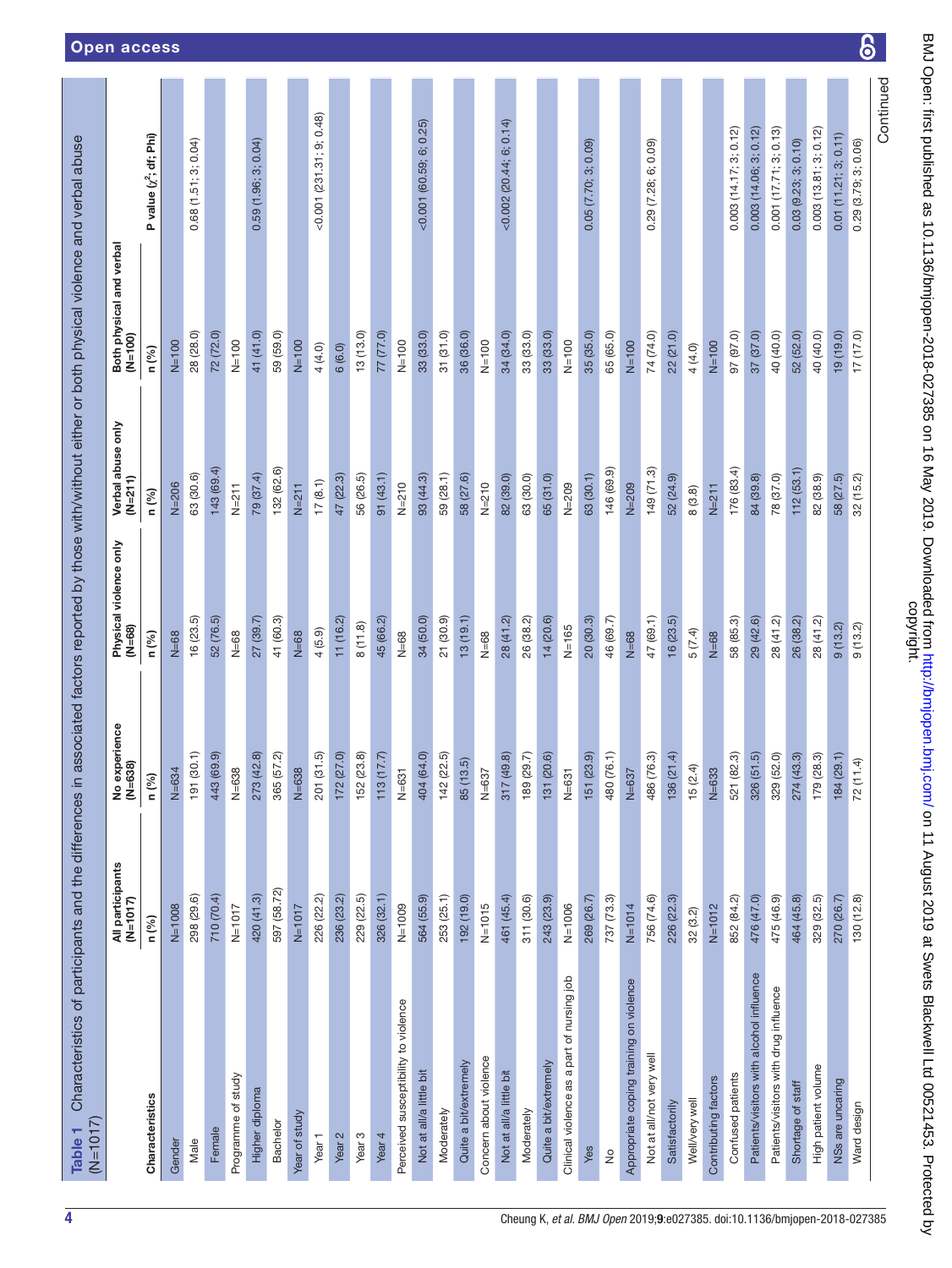| Table 1 Continued                                        |                          |                    |                          |                        |                           |                                           |
|----------------------------------------------------------|--------------------------|--------------------|--------------------------|------------------------|---------------------------|-------------------------------------------|
|                                                          | Mean±SD (range)          | ean±SD (range)     | Mean±SD (range)          | Mean±SD (range)        | Mean±SD (range)           | One-way ANOVA                             |
| Age                                                      | $N = 995$                | $N = 628$          | $N = 65$                 | $N = 208$              | $B = 94$                  |                                           |
|                                                          | $21.53 \pm 1.55$ (19-30) | 21.18±1.51 (19-27) | $22.12 \pm 1.13$ (19-24) | $22.07 + 1.47$ (19-26) | $22.27 \pm 1.58(19 - 30)$ | P value < 0.001 (F <sub>3991</sub> 31.78) |
| NOVA, analysis of variance.<br>0%-0.06% of missing data. |                          |                    |                          |                        |                           |                                           |

occurrence of verbal abuse was more than that of physical violence (p<0.001). Patients' relatives, university supervisors, hospital clinical instructors and ward supervisors were more significantly identified as the perpetrators of verbal abuse than of physical violence.

# Responses to and impacts of physical violence and verbal abuse

[Table](#page-6-0) 3 shows that most participants did not take action about the clinical violence or formally report the inci dents. Their reasons for not reporting were mainly because they thought it was not important or useless to do so, they did not know who to report to or no one encouraged them to report the incident. The 100 participants who had experienced both physical violence and verbal abuse responded to physical violence and verbal abuse in significantly different ways. Those who had experienced verbal abuse were more likely not to take action, to ask the perpetrators to stop, to try to defend themselves phys ically or to report the incident, but they were more likely to tell their friends or family  $(p<0.05)$ . They perceived that physical violence could be more preventable than verbal abuse (p<0.001). Although none of the verbal abuse led to formal treatment, there was significantly more sick leave taken after verbal abuse than after phys ical violence experiences (p<0.05). The sick leave lasted from 1 to 10 days. Furthermore, the negative effects on their personal feelings and clinical performances and the extent to which they were disturbed by the clinical violence were significantly greater for verbal abuse than for physical violence  $(p<0.05)$ . The intention to leave the nursing profession after the clinical violence was consis tently higher than before its occurrence for participants who had experienced either physical violence, verbal abuse or both  $(p<0.001)$ .

# **DISCUSSION**

To our knowledge, this has been the first study of clinical violence with a large sample of NSs in a South East Asian country. Several significant findings have emerged.

# Prevalence of clinical violence

Our study showed that, while 37.3% of the NSs had expe rienced clinical violence during their nursing studies, the prevalence of verbal abuse (30.6%) was significantly greater than that of physical violence (16.5%). This indi cates that the overall clinical violence and verbal abuse rate was moderately high for these NSs. Our findings were, to some extent, comparable to those of studies conducted in other countries, where overall prevalence rates have been reported as  $34\%$  in Italy,<sup>14</sup>  $35.3\%$  in Iran,<sup>15</sup> 42.2% in UK<sup>[2](#page-9-1)</sup> and 50.3% in Turkey.<sup>13</sup> However, several studies reported much higher prevalence of verbal abuse of NSs, such as 91.6% in Turkey,<sup>13</sup>76% in Italy,<sup>14</sup> 73.3% in Iran<sup>[15](#page-9-11)</sup> and  $45.1\%$  in the UK.<sup>11</sup> The relatively higher rate in the other studies could be explained partly by the differences in the definitions of clinical violence and socioeconomic

ँ ≼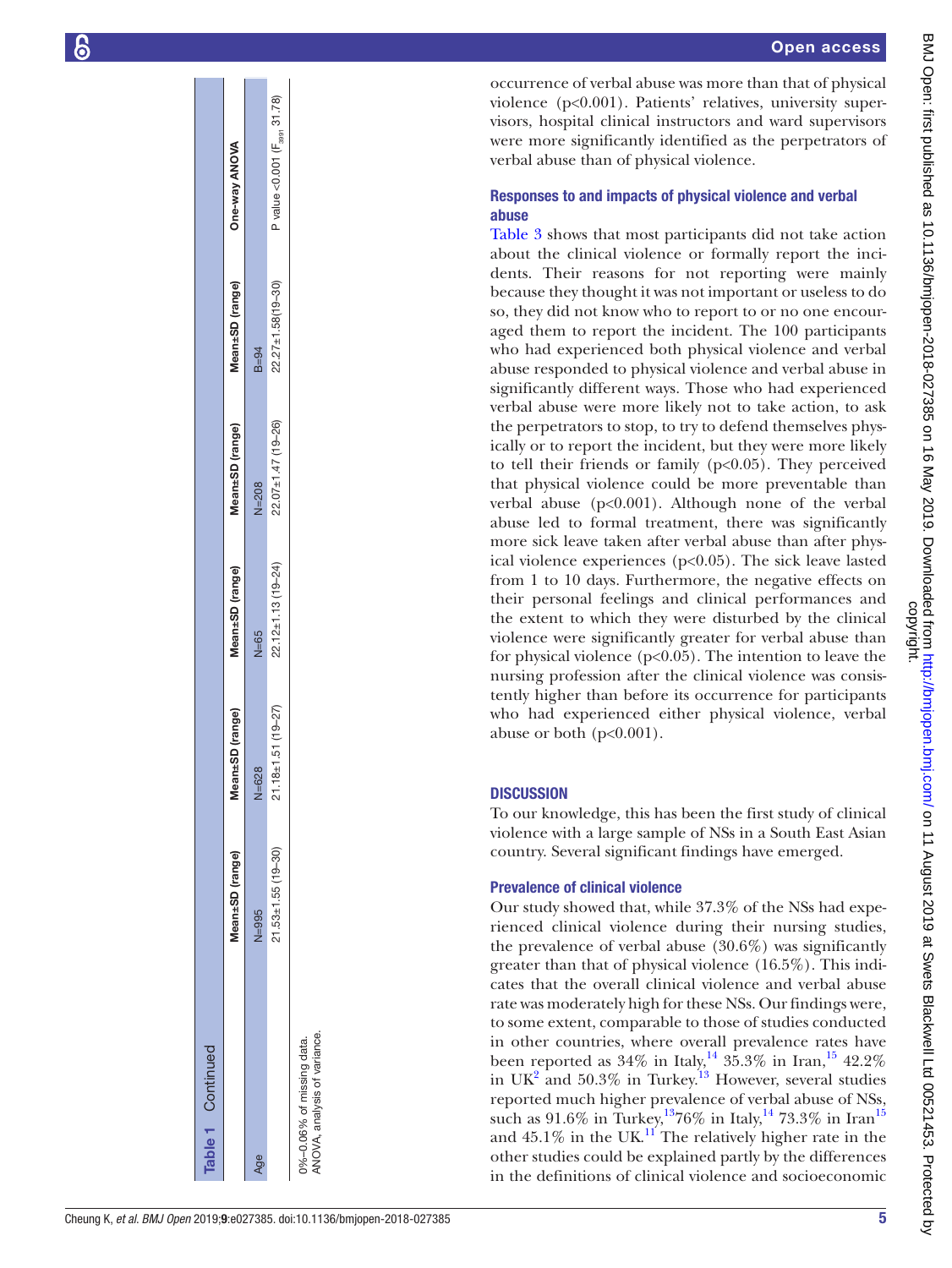<span id="page-5-0"></span>

| Prevalence and perpetrators of clinical violence, and<br>Table 2 |                         |                        |                        | the differences for participants with either physical violence, verbal abuse or both (N=379) |                                 |
|------------------------------------------------------------------|-------------------------|------------------------|------------------------|----------------------------------------------------------------------------------------------|---------------------------------|
|                                                                  |                         |                        |                        | Students experienced both physical violence and verbal abuse                                 |                                 |
|                                                                  | Physical violence only  | Verbal abuse only      | Physical violence      | Verbal abuse                                                                                 | Wilcoxon signed-ranks test      |
| <b>Characteristics</b>                                           | n (%)                   | n (%)                  | n (%)                  | n (%)                                                                                        | P value $(x^2; df)$             |
| Frequency of experience                                          | $N = 68$                | $N = 211$              | $N=100$                | $N=100$                                                                                      |                                 |
| All the time                                                     | 0(0.0)                  | 1(0.5)                 | (0.0)0                 | 14 (14.0)                                                                                    | $< 0.001$ (24.02; 1)            |
| Sometimes                                                        | 29 (42.6)               | 130 (61.6)             | 64 (64.0)              | 73 (73.0)                                                                                    |                                 |
| Once                                                             | 39 (57.4)               | 80 (37.9)              | 36 (36.0)              | 13(13.0)                                                                                     |                                 |
| Physically injured                                               | $N=67$                  |                        | $N=99$                 |                                                                                              |                                 |
| $\frac{1}{2}$                                                    | 47 (70.1)               | $\lessgtr$             | 73(73.7)               | $\lessgtr$                                                                                   |                                 |
| Yes                                                              | 20 (29.9)               | ₹                      | 26 (26.3)              | $\frac{4}{2}$                                                                                |                                 |
| Formal treatment                                                 | 3(15.0)                 | ≸                      | 3(11.5)                | $\lessgtr$                                                                                   |                                 |
| Typical violence in NSs                                          | $N=65$                  | $N=200$                | $N=93$                 | $N=99$                                                                                       |                                 |
| $\frac{1}{2}$                                                    | 30 (46.2)               | 63 (31.5)              | 39 (41.9)              | 32(32.3)                                                                                     | 0.07(3.24; 1)                   |
| Yes                                                              | 35 (53.8)               | 137(68.5)              | 54 (58.1)              | 67 (67.7)                                                                                    |                                 |
| Attacked by                                                      | $N = 67$                | $N = 205$              | $N=99$                 | $N=100$                                                                                      |                                 |
| Patient                                                          | 61 (91.0)               | 137 (66.8)             | 91 (91.9)              | 92 (92.0)                                                                                    | 1.00(0.00; 1)                   |
| Relative                                                         | 0(0.0)                  | 27 (13.2)              | 1(1.0)                 | 22 (22.0)                                                                                    | $<0.001$ (21.00; 1)             |
| University supervisor                                            | 1(1.5)                  | 33(13.4)               | 0(0.0)                 | 8(8)                                                                                         | 0.005(8.00; 1)                  |
| Hospital clinical instructor                                     | (1.5)                   | 31(15.1)               | 3(3.0)                 | 17 (17.0)                                                                                    | 0.001(10.89; 1)                 |
| Ward supervisor/senior manager                                   | 3(4.5)                  | 30 (14.6)              | 1(1.0)                 | 12(12.0)                                                                                     | 0.002(9.31; 1)                  |
| Physician                                                        | (1.5)                   | 8(3.9)                 | 0(0.0)                 | 2(2.0)                                                                                       | 0.16(2.00; 1)                   |
| Other nursing student                                            | 0(0.0)                  | 2(1.0)                 | 0(0.0)                 | 1(1.0)                                                                                       | 0.32(1.00; 1)                   |
| Time of occurrence                                               | $N = 66$                | $N=203$                | $N=99$                 | $N=99$                                                                                       |                                 |
| A shift                                                          | 39(59.1)                | 159 (78.3)             | 60 (60.6)              | 65 (65.7)                                                                                    | 0.09(2.94; 1)                   |
| P shift                                                          | 20 (30.3)               | 38 (18.7)              | 25 (25.3)              | 27 (27.3)                                                                                    |                                 |
| Night shift                                                      | 7 (10.6)                | 6(3.0)                 | 14(14.1)               | 7(7.1)                                                                                       |                                 |
| Area of occurrence                                               | $N = 68$                | $N = 202$              | $N=99$                 | $N=100$                                                                                      |                                 |
| Medical                                                          | 43 (63.2)               | 101 (50.0)             | 56 (56.6)              | 61 (61.0)                                                                                    | 0.40(0.71; 1)                   |
| Surgical                                                         | 12(17.6)                | 42 (20.8)              | 19(19.2)               | 20 (20.0)                                                                                    |                                 |
| Others (rehabilitation, psychiatric, and so on)                  | 13(19.2)                | 59 (29.2)              | 24 (24.2)              | 19 (19.0)                                                                                    |                                 |
|                                                                  | Mean±SD (range)         | Mean±SD (range)        | Mean±SD (range)        | Mean±SD (range)                                                                              | p value (t; df)<br>Pair t-test, |
| No of times during nursing study                                 | $N = 68$                | $N = 211$              | $N=100$                | $N=100$                                                                                      |                                 |
|                                                                  | $1.69 + 1.12(1 - 6)$    | $3.00 + 3.22(1 - 20)$  | $2.84 \pm 2.81$ (1-20) | $8.92 + 27.99(1 - 200)$                                                                      | $0.03(-2.16; 99)$               |
| No of times during previous 12 months                            | $N = 68$                | $N = 210$              | $N=99$                 | $N = 100$                                                                                    |                                 |
|                                                                  | $1.04 \pm 1.00 (0 - 6)$ | $1.74 \pm 2.36$ (0-20) | $1.79 \pm 1.83$ (0-10) | $5.23 \pm 14.21$ (0-100)                                                                     | $0.18(-2.41; 98)$               |
| 0%-0.07% of missing data.                                        |                         |                        |                        |                                                                                              |                                 |

BMJ Open: first published as 10.1136/bmjopen-2018-027385 on 16 May 2019. Downloaded from http://bmjopen.bmj.com/ on 11 August 2019 at Swets Blackwell Ltd 00521453. Protected by<br>copyright. BMJ Open: first published as 10.1136/bmjopen-2018-014-2018. Downloaded from <http://bmjopen.bmj.com/> on 11 August 2019 at Swets Blackwell Ltd 00521453. Protected by

 $\overline{6}$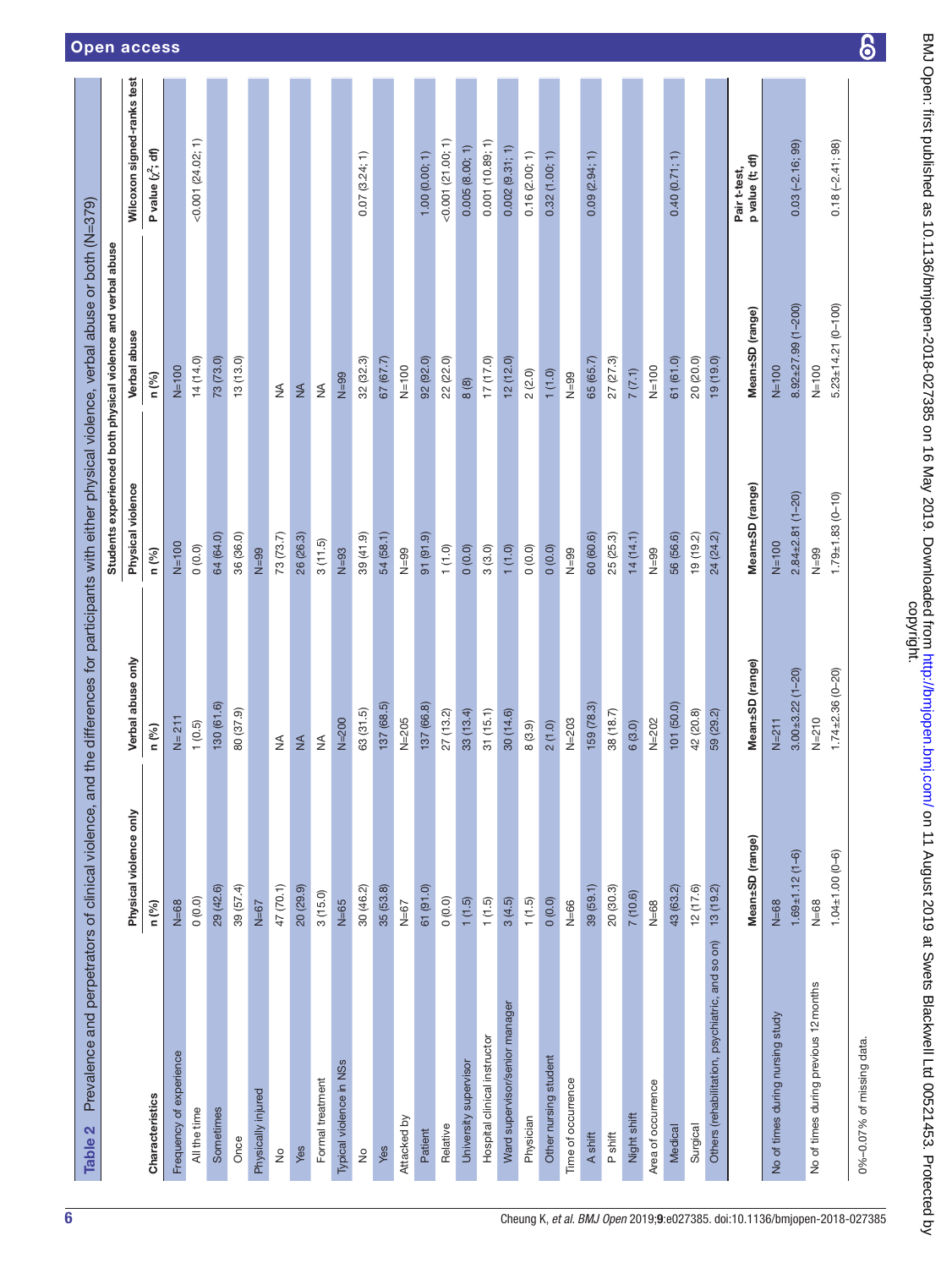| Responses to and impacts of clinical violence, and th<br>S<br><b>Table</b>                |                                |                                    |                                     | e differences for those with either physical violence, verbal abuse or both (N=379)<br>Students experienced both physical violence and verbal abuse |                              |
|-------------------------------------------------------------------------------------------|--------------------------------|------------------------------------|-------------------------------------|-----------------------------------------------------------------------------------------------------------------------------------------------------|------------------------------|
|                                                                                           | Physical violence only         | Verbal abuse only                  | Physical violence                   | Verbal                                                                                                                                              | Wilcoxon signed-ranks test   |
| Responses after the clinical violence                                                     | n (%)                          | n (%)                              | n (%)                               | n (%)                                                                                                                                               | P value $(\chi^2, df)$       |
| Responses to the incident                                                                 | $N = 68$                       | $N = 204$                          | $N=99$                              | $N=100$                                                                                                                                             |                              |
| Took no action                                                                            | 21(69.1)                       | 108 (52.9)                         | 28 (28.3)                           | 60 (60.0)                                                                                                                                           | $< 0.001$ (27.46; 1)         |
| Tried to pretend it never happened                                                        | 3(4.4)                         | 53 (26.0)                          | 12(12.1)                            | 19(19.0)                                                                                                                                            | 0.11(2.58; 1)                |
| Told the person to stop                                                                   | 22 (32.8)                      | 29 (14.2)                          | 54 (54.5)                           | 28(28.0)                                                                                                                                            | ╒<br>$<0.001$ (19.88;        |
| Told friends/family                                                                       | 11(16.2)                       | 51 (25.0)                          | 14(14.1)                            | 28 (28.0)                                                                                                                                           | 0.006(7.54; 1)               |
| Tried to defend myself physically                                                         | 18 (26.5)                      | 14(6.9)                            | 26 (26.3)                           | 16 (16.0)                                                                                                                                           | 0.03(4.55; 1)                |
| Sought counselling                                                                        | 2(2.9)                         | 11(5.4)                            | 1(1.0)                              | 0(0.0)                                                                                                                                              | 0.32(1.00; 1)                |
| Reported incident to a senior staff member                                                | 24 (35.3)                      | 24 (11.8)                          | 24 (24.2)                           | 12 (12.0)                                                                                                                                           | 0.01(6.00; 1)                |
| Sought help from University                                                               | 2(2.9)                         | 5(2.5)                             | 1(1.0)                              | 0(0.0)                                                                                                                                              | 0.32(1.00; 1)                |
| Completed incident/accident form                                                          | 3(4.4)                         | 0(0.0)                             | 1(1.0)                              | 0(0.0)                                                                                                                                              | 0.32(1.00; 1)                |
| Took time off                                                                             | $N = 68$                       | $N = 203$                          | $N=98$                              | $N=100$                                                                                                                                             |                              |
| $\frac{1}{2}$                                                                             | 69 (100.0)                     | 183 (90.1)                         | 98 (100.0)                          | 96 (96.0)                                                                                                                                           | 0.046(4.00; 1)               |
| Yes                                                                                       | 0(0.0)                         | 20(9.9)                            | 0(0.0)                              | 4 (4.0)                                                                                                                                             |                              |
| Incident could be prevented                                                               | $N = 66$                       | $N = 204$                          | $N=96$                              | $N=100$                                                                                                                                             |                              |
| $\frac{1}{2}$                                                                             | 35 (53.0)                      | 138 (67.6)                         | 58 (60.4)                           | 87 (87.0)                                                                                                                                           | (18.78, 1)                   |
| Yes                                                                                       | 31 (47.0)                      | 66 (32.4)                          | 38 (39.6)                           | 13(13.0)                                                                                                                                            |                              |
| Formally reported the incident                                                            | $N = 67$                       | $N=209$                            | $N=98$                              | $N=95$                                                                                                                                              |                              |
| $\frac{1}{2}$                                                                             | 61 (91.0)                      | 198 (94.7)                         | 94 (95.9)                           | 88 (92.6)                                                                                                                                           | 0.18(1.80; 1)                |
| Yes                                                                                       | 6(0.0)                         | 11(5.3)                            | 4(4.0)                              | 7(7.4)                                                                                                                                              |                              |
| Reasons for not formally reporting                                                        | $N = 57$                       | $N = 187$                          | $N=91$                              | $N=83$                                                                                                                                              |                              |
| It was not important                                                                      | 43 (75.4)                      | 104(55.6)                          | 58 (63.7)                           | 54 (65.1)                                                                                                                                           | 0.51(0.43; 1)                |
| Felt ashamed                                                                              | 3(5.3)                         | 3(1.6)                             | 4(4.4)                              | 3(3.6)                                                                                                                                              | 0.71(0.14; 1)                |
| Felt guilty                                                                               | 1(1.8)                         | 3(1.6)                             | 2(2.2)                              | 2(2.4)                                                                                                                                              | $1.00$ (< $0.001; 1$ )       |
| Useless                                                                                   | 11(19.3)                       | 87 (46.5)                          | 37 (40.7)                           | 37 (44.6)                                                                                                                                           | 0.29(1.14; 1)                |
| Afraid of negative consequences                                                           | 2(3.5)                         | 26(13.9)                           | 3(3.3)                              | 7(8.4)                                                                                                                                              | 0.10(2.78; 1)                |
| Did not know who to report                                                                | 6(10.5)                        | 31 (16.6)                          | 12(13.2)                            | 8(9.6)                                                                                                                                              | 0.56(0.33; 1)                |
| No one encourages me to report                                                            | 9(15.8)                        | 29(15.5)                           | 7(7.7)                              | 6(7.2)                                                                                                                                              | 0.25(1.33; 1)                |
| Effect of the clinical violence                                                           | Mean±SD (range)                | Mean±SD (range)                    | Mean±SD (range)                     | Mean±SD (range)                                                                                                                                     | Pair t-test, p value (t; df) |
| Negative feeling (average score of 10 items<br>ranged from 1 to 5)                        | $N = 65$                       | $N=209$                            | $N=100$                             | $N=100$                                                                                                                                             |                              |
|                                                                                           | $1.49 \pm 0.50$ (1-3)          | $2.04 \pm 0.89$ (1-5)              | $1.59 \pm 0.63$ (0-4)               | $1.81 \pm 0.88$ (1-4)                                                                                                                               | $0.006(-2.81; 99)$           |
| Negative effects on clinical performance<br>(average score of 4 items ranged from 1 to 5) | $N = 65$                       | $N = 210$                          | $N=100$                             | $N = 100$                                                                                                                                           |                              |
|                                                                                           | $1.34 \pm 0.50$ (1-3)          | $1.94 \pm 1.00$ $(1-5)$            | $1.39 \pm 0.64$ (1-3.75)            | $1.65 \pm 0.97$ (1-5)                                                                                                                               | $0.008(-2.70; 99)$           |
| Disturbed by the incident(s) (average score of<br>4 items ranged from 1 to 5)             | $1.38 + 0.51(1 - 3)$<br>$N=65$ | $1.95 \pm 0.99$ $(1-5)$<br>$N=209$ | $1.42 \pm 0.62$ (1-4.25)<br>$N=100$ | $1.61 \pm 0.85$ $(1 - 4.5)$<br>$N=100$                                                                                                              | $0.02(-2.39; 99)$            |
|                                                                                           |                                |                                    |                                     |                                                                                                                                                     | Continued                    |

1 Q

BMJ Open: first published as 10.1136/bmjopen-2018-027385 on 16 May 2019. Downloaded from http://bmjopen.bmj.com/ on 11 August 2019 at Swets Blackwell Ltd 00521453. Protected by<br>copyright. BMJ Open: first published as 10.1136/bmjopen-2018-014-2018. Downloaded from <http://bmjopen.bmj.com/> on 11 August 2019 at Swets Blackwell Ltd 00521453. Protected by

Open access

<span id="page-6-0"></span>7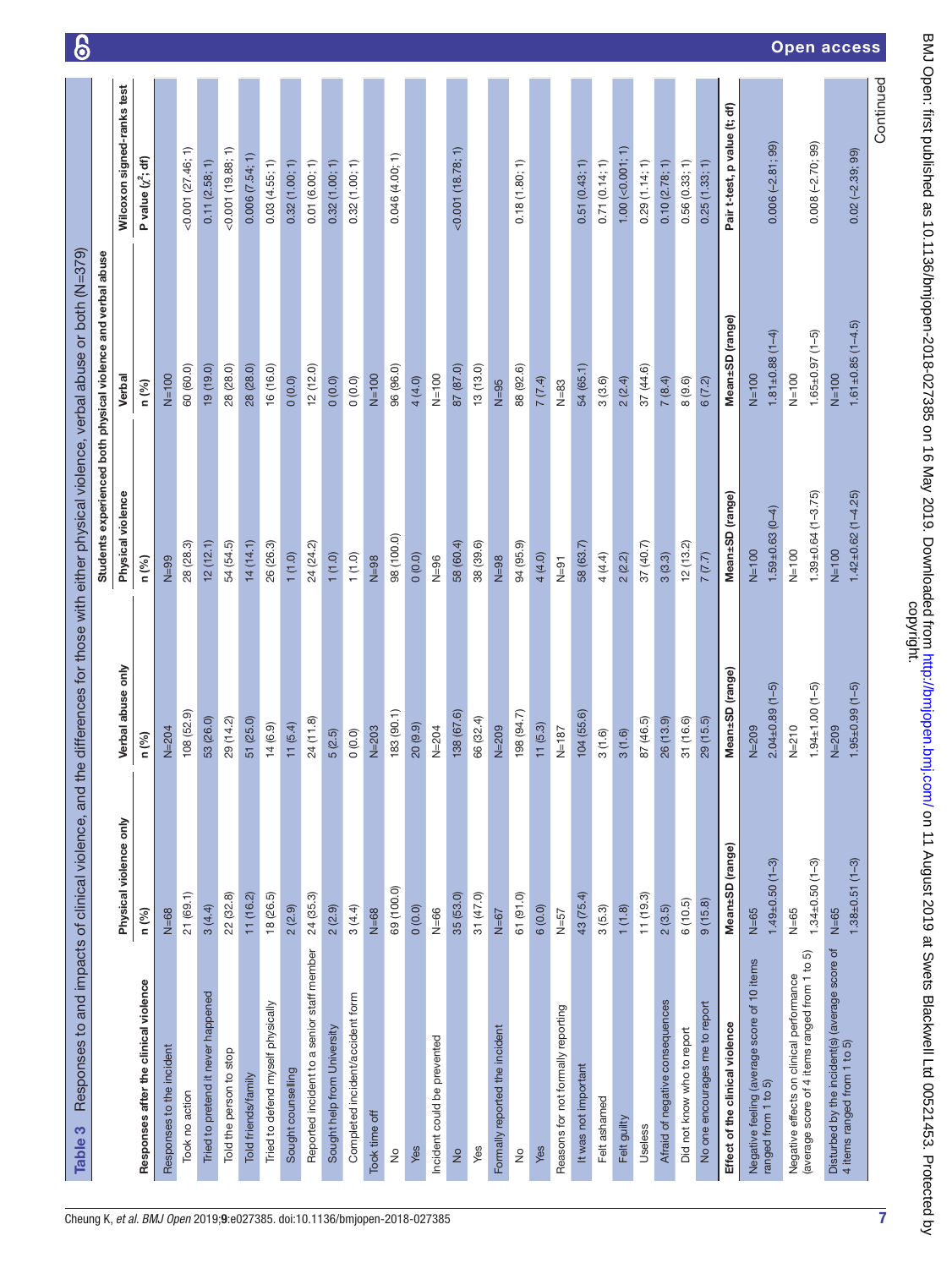| Table 3 Continued                                                                     |                              |                         |                              |                         |                              |
|---------------------------------------------------------------------------------------|------------------------------|-------------------------|------------------------------|-------------------------|------------------------------|
| Effect of the clinical violence                                                       | Mean±SD (range)              | Mean±SD (range)         | Mean±SD (range)              | Mean±SD (range)         | Pair t-test, p value (t; df) |
| Intention to leave before the violence                                                | $N = 66$                     | $N = 210$               | $N=100$                      | $N=100$                 |                              |
|                                                                                       | $1.48 \pm 0.75$ (1-4)        | $1.68 \pm 0.55$ $(1-5)$ | $1.47 \pm 0.69$ (1-3)        | $1.61 \pm 0.85$ $(1-5)$ |                              |
| Intention to leave after the violence                                                 | $N = 66$                     | $N = 210$               | $N=100$                      | $N=100$                 |                              |
|                                                                                       | $1.73 \pm 0.90$ $(1-4)$      | $2.18 + 1.19(1 - 5)$    | $1.69 \pm 0.96$ (1-5)        | $1.99 \pm 1.20$ (1-5)   |                              |
|                                                                                       | Pair t-test, p value (t; df) |                         | Pair t-test, p value (t; df) |                         |                              |
| Difference between intention to leave before<br>and after the violence (before-after) | $(0.001 (-4.23, 65))$        | $(0.001 (-8.65, 209))$  | $(0.001 (-4.36, 99))$        | $(0.001 (-4.98, 99))$   |                              |
| 0%-0.05% of missing data.                                                             |                              |                         |                              |                         |                              |

BMJ Open: first published as 10.1136/bmjopen-2018-027385 on 16 May 2019. Downloaded from http://bmjopen.bmj.com/ on 11 August 2019 at Swets Blackwell Ltd 00521453. Protected by<br>copyright. BMJ Open: first published as 10.1136/bmjopen-2018-014-2018. Downloaded from <http://bmjopen.bmj.com/> on 11 August 2019 at Swets Blackwell Ltd 00521453. Protected by

cultural variations in the studied populations. For instance, Tee  $et al<sup>2</sup>$  $et al<sup>2</sup>$  $et al<sup>2</sup>$  in the UK, included racism as a form of abuse. Furthermore, because of cultural values and norms, Chinese NSs are likely to be more obedient and respectful to their seniors,<sup>24</sup> which may potentially result in lower rates of clinical violence specifically by hospital and/or university staff.

## Perpetrators and associated factors of clinical violence

We found that the perpetrators of the verbal abuse experienced by the NSs were predominantly patients (66.8%), followed by hospital staff (29.7%), university supervisors (13.4%) and patients' relatives (13.2%). Patients (91.0%) were the greatest perpetrators of physical assaults. Our results were largely in agreement with the studies of Ferns and Meerabeau<sup>11</sup> and Magnavita and Heponiemi<sup>14</sup> but were inconsistent with others.<sup>[2 15](#page-9-1)</sup> For instance, Tee *et al*<sup>[2](#page-9-1)</sup> found that British NSs were confronted more frequently by hospital staff, including nurses, hospital care assistants and managers  $(31.1\%)$  and less frequently by patients and relatives (4.9%–1.2%, respectively). Despite nursing being caring profession, it is a great concern that there is vertical violence inflicted by hospital staff and university supervisors/teachers. However, the reasons for such vertical violence are not well understood. Future research is necessary to elucidate the contributing factors for such vertical clinical violence. Besides, our findings confirmed that it is not uncommon for NSs to encounter verbal and physical abuse from patients and their relatives. Future research is also needed to understand the characteristics of perpetrators, victims and organisations related to clin ical violence towards NSs, and to study the relationships between these variables to elucidate appropriate tailored initiatives and intervention approaches to mitigate workplace violence. Research-based knowledge about the causes and escalating nature of violence incidences would facilitate the planning of interventions.<sup>[31](#page-9-26)</sup>

An interesting result was found in our study: there were significant differences between NSs with and without clinical violence experiences on perceived suscepti bility of, concern about and associated factors with clinical violence. NSs with clinical violence experiences commonly believed that the reasons for clinical violence were the hospital system (such as staff shortages and high patient volume) and confused patients, while those without such experiences blamed NSs' uncaring attitudes or patients/visitors under the influence of drugs/alcohol. These differences concur with the health belief model.<sup>[32](#page-9-27)</sup> A person's perceived susceptibility and assessment of the severity of an event (such as clinical violence) are affected by his/her knowledge and experience of that event. Our study found that NSs who had experienced clinical violence perceived themselves to be more susceptible and the violence to be more severe than did their counterparts. As well, the majority of NSs (74.6%) recognised that their training about clinical violence was inadequate and inappropriate. The results of the study echoed the claims in the existing literature that clinical violence towards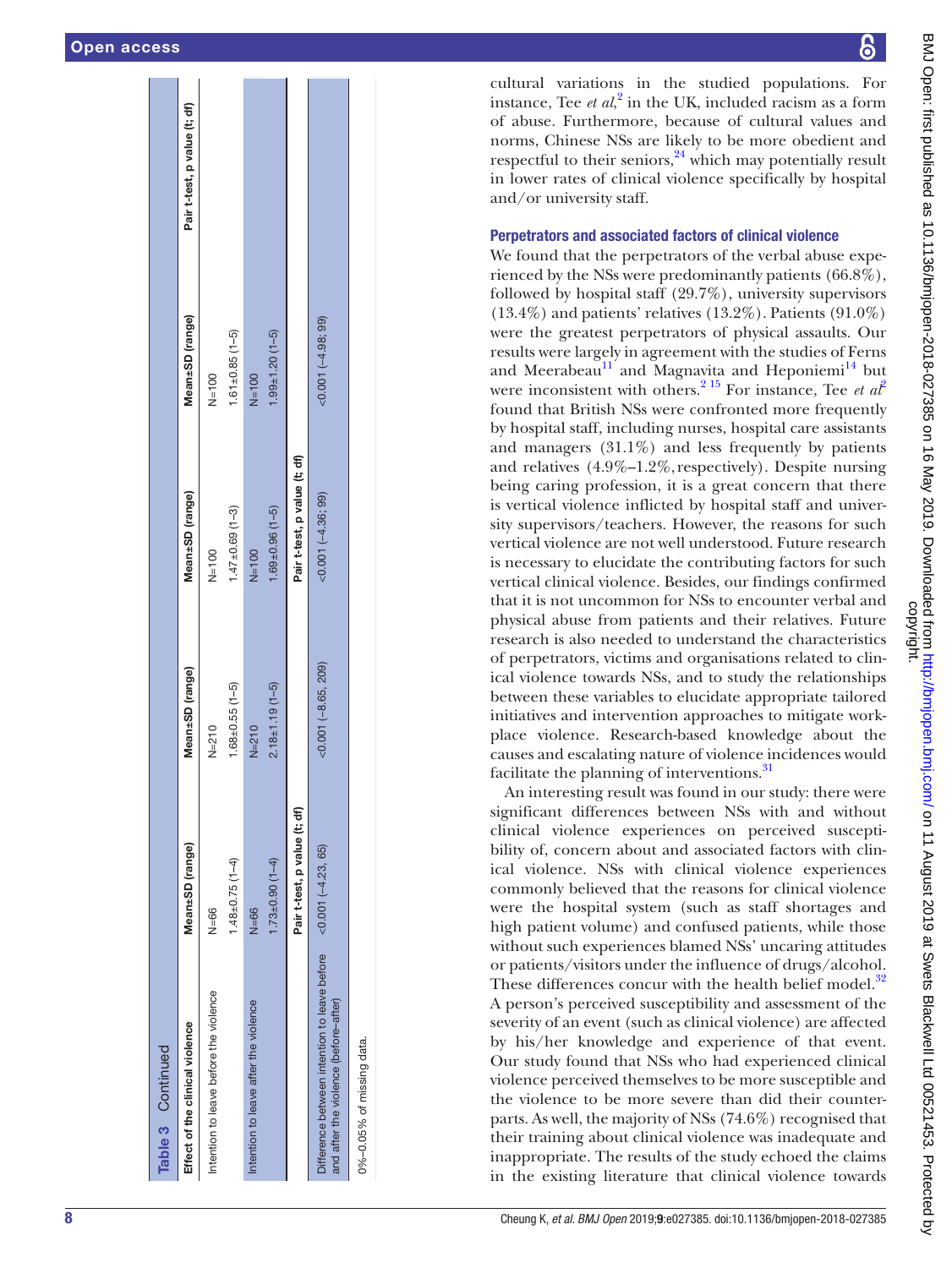nurses is associated with understaffing, patient-risk factors and lack of assault management training.<sup>33</sup> Thus, incorporating training programmes for NSs in violence prevention and management can be a fundamental strategy to decrease clinical violence. Although all graduating NSs in our university do undergo violence prevention and management training, our study results can inform the revision of the training programme to include how to assess and communicate with confused patients in an understaffed clinical environment. Future study is also needed to examine whether such training would enhance NSs' competence in managing clinical violence. According to the Framework Guidelines for addressing workplace violence in the health sector, $16$  the areas that should be considered include early recognition of escalating behaviours and situations, de-escalating techniques in interpersonal and communication skills and enhanced knowledge about medications to control patients' agitation better. Initiating antiviolence policies, together with crisis interventions, to reduce workplace violence, may play a critical role in violence prevention strategies as well as improvements to workplace safety. Appropriate policies against workplace violence, with priorities given to work ethics, safety, mutual respect, tolerance, equal opportunity and cooperation, should be developed and implemented to address workplace violence.<sup>16</sup> Research evidence has demonstrated that early intervention with verbal-escalation conducted by multidisciplinary assault reduction teams can be effective in resolving violent incidences and decreasing nursing staff injuries by 47% in hospital settings.<sup>34</sup> The multidisciplinary assault reduction team is formulated by the nursing supervisor, security personnel, the primary physician and nurse and others involved in the patient's direct care. All team members have undergone specialised verbal de-escalation training.

#### Impact of clinical violence

Notably, clinical violence has detrimental effects on NSs. It is noteworthy that all of these negative effects on emotion, clinical performance and the extent to which the respondents were disturbed by the incidents, were significantly greater for verbal abuse than for physical violence. Additionally, clinical violence deterred our future nurses from staying in the profession. Their intention to leave the nursing profession after experiencing clinical violence was significantly higher than it was before the experience (p<0.001). Moreover, verbal abuse resulted in students' absenteeism from work (9.9%). In our study, the NSs who had experienced verbal abuse (78.9%) were more likely than those who had experienced physical violence (73.5%) to take no action or to pretend the violence had not happened [\(table](#page-6-0) 3). These incidences were rarely reported because the students felt that they were either trivial or that reporting would be futile. Our results were congruent with other studies. $2^{13}$  14 Violence against NSs not only causes psychological harm but also can affect their clinical performances, compromising the quality of patient care; more importantly, it may lead them to

abandon their profession as the result of the violence. Our findings highlight the gaps in current strategies and interventions available to alleviate clinical violence, particularly to address verbal abuse from authority figures so as to protect NSs from being victims.

According to the International Labour Organization's framework guidelines for addressing workplace violence in the health sector, $16$  clinical violence reduction initiatives and strategies are essential and can be presented by both individual and system approaches in hospital settings. It is suggested that assertiveness empowerment training and self-defence should be provided for NSs as individual-focused interventions. To improve coping with workplace violence, general well-being should be promoted by maintaining physical fitness and emotional stability. As a caring profession, it is necessary at management level (both educational and clinical) to establish protocols for reporting, documenting and responding to incidents of violence. Increasing NSs' awareness about how and where to report without fear of criticism or reprisal would help to unveil violence incidents and tailor appropriate preventive and management strategies. Reported cases can be referred to counselling services for emotional support and improved coping strategies.

# **CONCLUSIONS**

Our survey found a moderately high prevalence of clinical violence towards NSs during clinical placement. This finding adds to the literature showing that the prevalence of and negative impacts from verbal abuse were significantly higher than physical violence. Our study also revealed that experiences of clinical violence heightened students' intentions to leave the nursing profession. Provision and/or reinforcement of appropriate training about clinical violence are necessary and can be achieved by incorporating violence prevention and management programmes and crisis interventions into nursing curricula. In the clinical setting, the initiation of antiviolence policies would be a step towards reducing workplace violence.

Acknowledgements The authors would like to thank the nursing students who participated in the study, and the efforts of research personnel (NgaYee Chan, WingHa Chan, PuiYi Chow, HoiYan Fan, ShukFong Fu, MeiFong Lam, ChiYeung Ng, SingFung Ng, ChiWai Wong and LaiMan Wong) to collect data.

Contributors KC: planned the study, recruited participants, performed statistical analysis and finalised the manuscript. SSYC: wrote and revised the introduction section of the manuscript. SHNC: wrote and revised the methods and results sections of the manuscript. SSMH: wrote and revised the discussion section of the manuscript. All authors reviewed and approved the final manuscript for submission.

Funding The authors have not declared a specific grant for this research from any funding agency in the public, commercial or not-for-profit sectors.

Competing interests None declared.

Patient consent for publication Not required.

Ethics approval This study was approved by The Hong Kong Polytechnic University.

Provenance and peer review Not commissioned; externally peer reviewed. Data sharing statement No additional data are available.